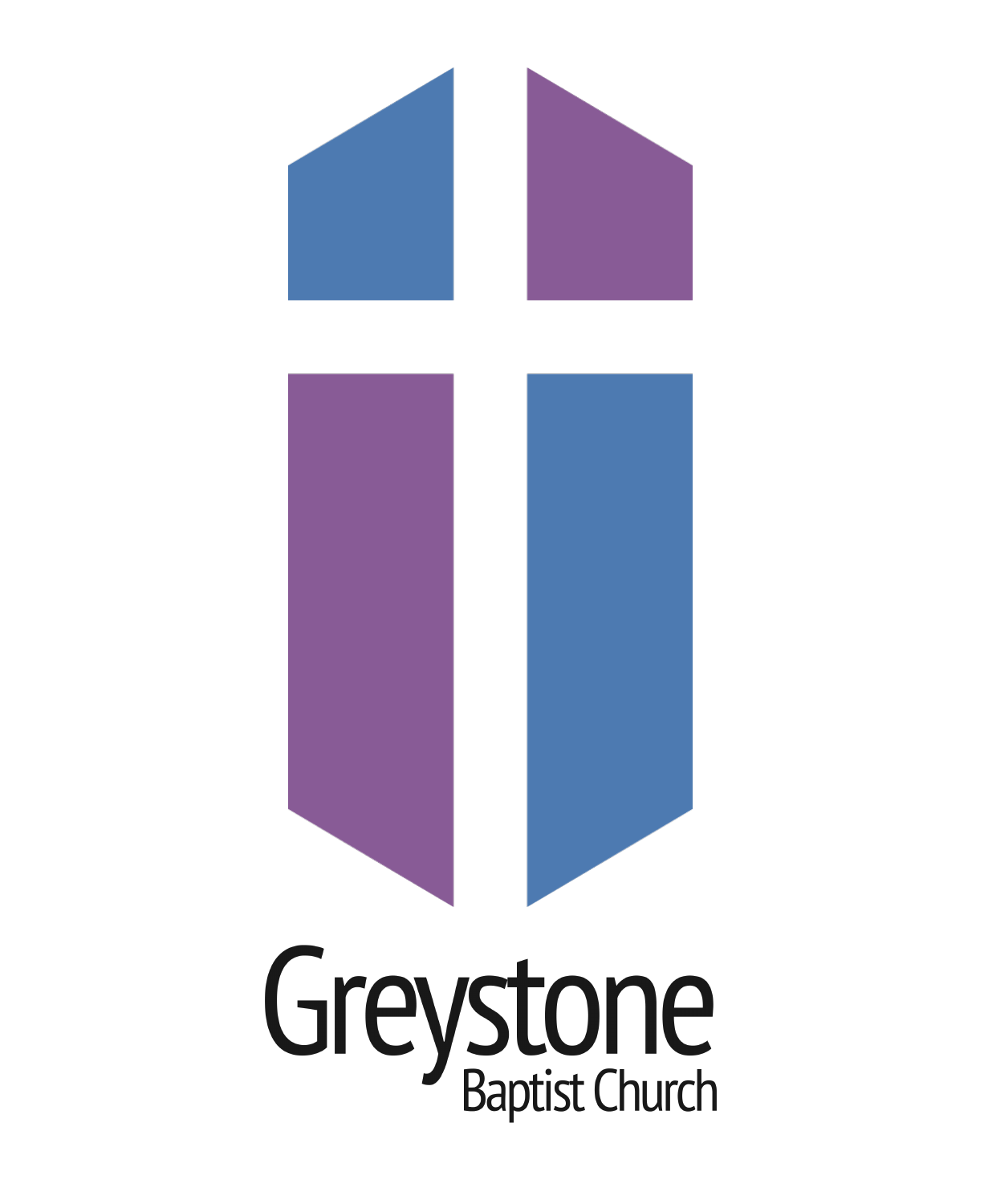# **The Worship of God**  Fourth Sunday of Easter May 8, 2022

*All are invited to sing during worship! Masks are recommended but not required. For anyone who would like to wear a mask but does not have one, they are available at the back of the sanctuary.* 

**Prelude Prelude Prelude Prelude Example 2018 EXECUTE: Prelude EXECUTE: By Paul Baloche and** Pam Weis **Lenny LeBlanc, arr. Mark Hayes** 

**Welcome Christian McIvor Christian McIvor Christian McIvor** 

# **☦ Call to Worship**

One: O sing to the LORD a new song;

- **All: Sing to the LORD, all the earth.**
- One: Sing to the LORD, bless God's name; tell of God's salvation from day to day.
- **All: For great is the LORD, and greatly to be praised.**
- One: Let the heavens be glad, and let the earth rejoice;
- **All: Let the sea roar, and all that fills it;**
- One: Let the field exult, and everything in it.
- **All: Then shall all the trees of the forest sing for joy before the LORD;**
- One: For God is coming to judge the earth.
- **All: God will judge the world with righteousness, and the peoples with truth.**

### *†* **Opening Hymn 33** The "Immortal, Invisible, God Only Wise" ST.DENIO; Words by Walter Chalmers Smith,

 Music Traditional Welsh Hymn melody from John Roberts' *Canaidau y Cyssegr*, 1839

*During the last stanza of our opening hymn, all children are invited to come forward for today's children's sermon.* 

# **Children's Sermon** *April Alston**April Alston**April Alston**April Alston**April Alston*

 *As our offertory anthem is sung, please feel free to move about to place your offering in the plate in the back of the sanctuary, or you can give online at [greystonechurch.org.](http://greystonechurch.org/)* 

**Offertory Anthem** "Behold the Rising of the Son" Words by Douglas Nolan,<br>GBC Adult Choir Music by Lloyd Larson

Music by Lloyd Larson

Behold the rising of the Son in golden glory now displayed, The shadowed gray of hatred's tomb now covered in the light of grace. The night that once had ruled our hearts surrenders to the dawn. The silence of the grave gives way to joyful song.

(cont'd next page)

☦ Please rise in body or spirit.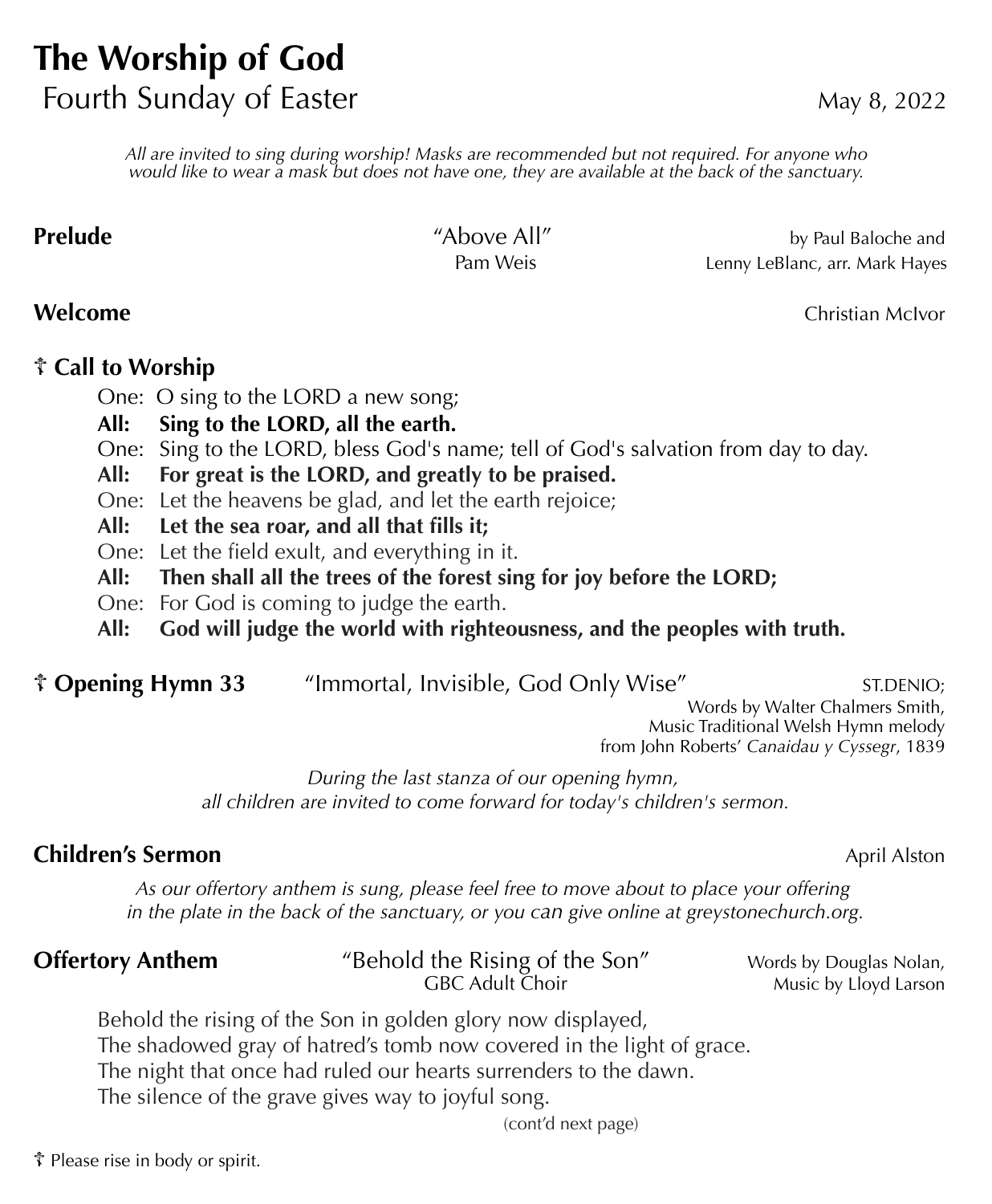| Refrain:<br>Alleluia! Alleluia!<br>Alleluia! Alleluia!<br>Behold the rising of the Son.                                                                   | Sing out with joyful praise. Let ev'ry voice be raised.<br>Speak to the skies the wonders God has done,                                                                                                                                                      |                                              |
|-----------------------------------------------------------------------------------------------------------------------------------------------------------|--------------------------------------------------------------------------------------------------------------------------------------------------------------------------------------------------------------------------------------------------------------|----------------------------------------------|
|                                                                                                                                                           | Behold the rising of the Son as morning gilds the sky.<br>The garden stands restored by love, surrounded by the fruits of life.<br>The tears that fell in grief and pain are joyously transformed.<br>The barren trees of winter are with color now adorned. |                                              |
| (Refrain)                                                                                                                                                 |                                                                                                                                                                                                                                                              |                                              |
| Alleluia! Alleluia!<br>Behold the rising of the Son, God's Son!                                                                                           |                                                                                                                                                                                                                                                              |                                              |
| † Doxology<br>praise Christ, all people here below;<br>O praise God! Alleluia!<br>Praise God above, ye heavenly host;<br>Creator, Christ, and Holy Ghost. | "Praise God from Whom All Blessings Flow"<br>Praise God, from whom all blessings flow;<br>O praise God! O praise God! Alleluia! Alleluia! Alleluia!                                                                                                          | <b>LASST UNS ERFREUEN</b>                    |
| <b>Prayer of Dedication</b>                                                                                                                               |                                                                                                                                                                                                                                                              | Will Moody                                   |
| <b>Scripture Reading</b>                                                                                                                                  | Genesis 1:26-31 & 2:4-8                                                                                                                                                                                                                                      | Ron Thompson                                 |
| <b>Sermon</b>                                                                                                                                             | "The Whole World is in Our Hands"                                                                                                                                                                                                                            | Chrissy Tatum Williamson                     |
| <b>Silent Reflection</b>                                                                                                                                  |                                                                                                                                                                                                                                                              |                                              |
| <b><i><u><b><u>t</u></b></u></i></b> Musical Reflection                                                                                                   | "Earth: Beloved Community"                                                                                                                                                                                                                                   | Words and Music by<br>Christian McIvor ©2018 |
| Verse: 1<br>We will reap just what we sow.                                                                                                                | Through seasons of drought and seasons of rain,<br>will we be weakened or will we sustain?                                                                                                                                                                   |                                              |
|                                                                                                                                                           | As the heavens drip and the gardens sprout,<br>the mountains quake and the stones cry out, let your rivers of justice flow.                                                                                                                                  |                                              |
|                                                                                                                                                           | (cont'd next page)                                                                                                                                                                                                                                           |                                              |

☦ Please rise in body or spirit.